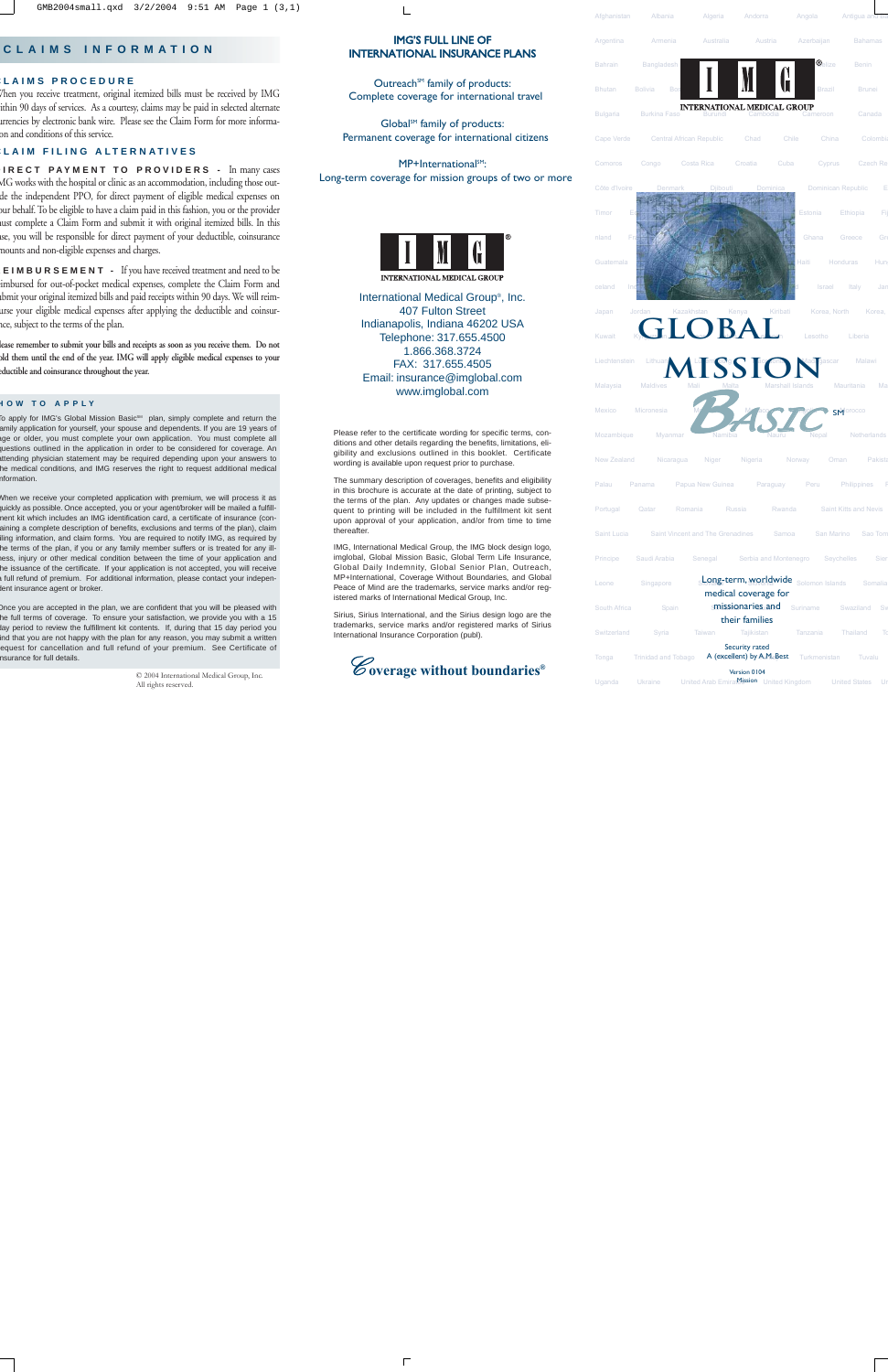# **GLOBAL MISSION**

## **WORLDWIDE COVERAGE FOR MISSIONARIES**



Overseas medical insurance for missionaries requires provisions not met by many companies. The typical missionary and his/her family will travel overseas for a period of one to four years and return home for furlough, deputation or educational continuation, then return to the

mission field. Global Mission Basic was designed specifically to provide costeffective medical insurance to the career or long-term missionary by offering

continuous coverage while overseas and back in the

U.S. while on furlough or deputation.

Global Mission Basic provides US\$5,000,000 of affordable lifetime coverage with a full range of benefits suited for individuals and families. You will be covered worldwide, including your country of citizenship, 24 hours a day and you have the freedom to choose any doctor or hospital for treatment. Additionally, when you are in the U.S., IMG's independent Preferred Provider Organization allows you to receive care at top

medical facilities across the country which could significantly reduce your out-



of-pocket expenses. Regardless of where you receive care, IMG is often able to work directly with the health care provider to pay eligible medical expenses.

When you select Global Mission Basic you receive IMG's commitment to deliver world class health care, medical assistance and total peace of mind. Whether it be for routine treatment or during a medical emergency, you can rest assured that IMG will be there for you.

# **BASIC SM PLAN ADMINISTRATOR**

# **COVERAGE WITHOUT BOUNDARIES ®**

INTERNATIONAL MEDICAL GROUP

International Medical Group®, Inc. (IMG®) is a worldwide leader in designing, distributing and administering global healthcare benefits. Since 1990 we have built a solid reputation by providing medical security to hundreds of thousands of individuals and families in more than 150 countries.

IMG presents a unique, full-service approach to the international community. Our staff includes claims administrators who process thousands of claims each year from throughout the world, handling virtually every language and currency; multilingual customer service representatives who ease the burden of communicating in a second language; and on-site medical advisors who are available 24 hours a day, seven days a week for emergencies, medical evacuations and pre-certification.

Worldwide coverage, multilingual capabilities, international claims specialists and access to IMG from anywhere at anytime –all designed to give you true Coverage Without Boundaries and the confidence you deserve when choosing an international insurance administrator.

# **PLAN UNDERWRITER**



When deciding which company will insure your health, there are many important factors to consider. In addition to comprehensive benefits and experienced administration, there must be the commitment and financial stability of an established international insurance company.

While IMG provides complete plan administration expertise, our globally-recognized partner, Sirius International Insurance Corporation (publ), offers the financial security and reputation demanded by international consumers. Rated A (excellent) by A.M. Best and A- by Standard & Poor's\*, Sirius International shares IMG's vision of the international marketplace and offers the stability of a well-established insurance company.

Growing year by year, expanding globally, building upon a solid reputation, remaining stable but never standing still-these characteristics make IMG and Sirius International the partners to choose for your Global Peace of Mind®.

*\*Sources: A.M. Best press release dated July 10, 2003; Standard & Poor's press release dated December 9, 2003. Ratings accurate as of the date of printing and subject to change.*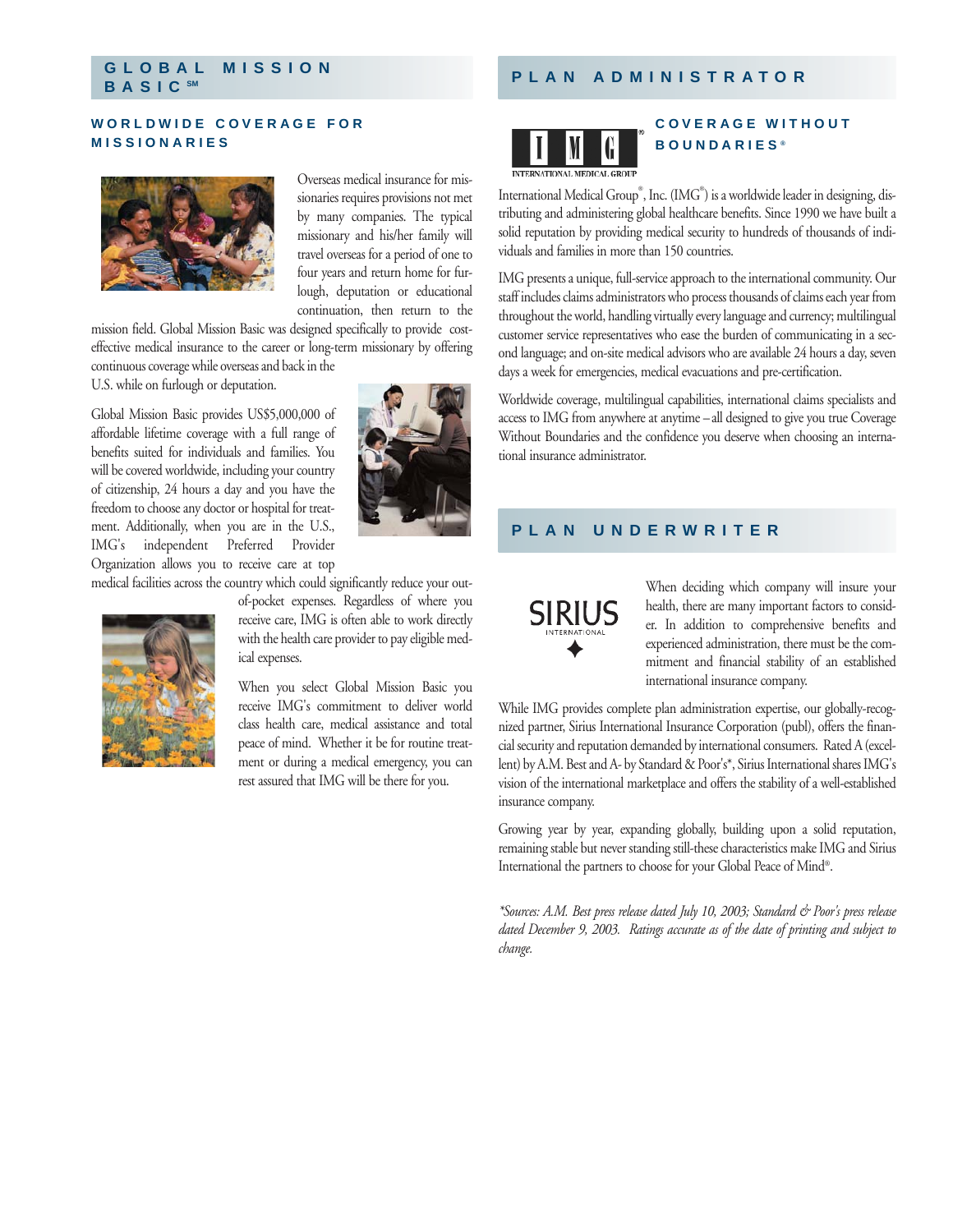# **BENEFITS**

Global Mission Basic<sup>SM</sup> (GMB) covers the Usual, Reasonable and Customary (URC) charges for eligible expenses in the area where you receive treatment. Each insured person will only need to satisfy their deductible once per period of coverage (12 months), with a maximum of three deductibles per family. **For eligible expenses incurred in the U.S. and Canada:** once the deductible is met, GMB pays 80% of the next US\$5000 in eligible expenses, then 100% of eligible expenses up to the policy maximum. **For eligible expenses incurred outside of the U.S. and Canada:** once the deductible is met, GMB will pay 100% of eligible expenses up to the policy maximum.

| MEDICAL INSURANCE                                                                            | Subiect to<br><b>BENEFIT</b> $-\frac{\text{dedúctible}}{\text{coinsurance}}$              |
|----------------------------------------------------------------------------------------------|-------------------------------------------------------------------------------------------|
| Coverage area                                                                                | Worldwide                                                                                 |
| Policy maximum<br>per individual                                                             | US\$5,000,000 lifetime<br>maximum benefit                                                 |
| Hospital room & board                                                                        | US\$600 per day<br>(maximum of 240 consecutive<br>days per covered event)                 |
| Intensive care unit                                                                          | US\$1,500 per day<br>(maximum of 180 consecutive<br>days per covered event)               |
| Inpatient or outpatient<br>surgery                                                           | <b>URC</b> up to lifetime<br>maximum benefit                                              |
| Anesthetist's charges<br>associated with surgery                                             | 20% of the surgery<br>benefit payable                                                     |
| Laboratory tests, X-rays, &<br>other treatment associated<br>with an inpatient covered event | <b>URC</b> up to lifetime<br>maximum benefit                                              |
| <b>Emergency medical evacuation</b>                                                          | <b>US\$50,000 per</b><br>coverage period (not<br>subject to deductible or<br>coinsurance) |
| Local ground ambulance                                                                       | US\$1,500 per covered<br>event (not subject to<br>deductible or coinsurance)              |
| <b>Emergency room treatment</b><br>due to an accident                                        | <b>URC</b> up to lifetime<br>maximum benefit                                              |
| <b>Emergency dental</b><br>due to an accident                                                | US\$1,000 per coverage<br>period                                                          |
| <b>Maternity</b><br>Available only after 12 months of<br>continuous coverage                 | Limited to US\$4,000<br>per pregnancy (not<br>subject to coinsurance)                     |
| Professional services related<br>to inpatient maternity expenses                             | US\$200 per day (not<br>subject to coinsurance)                                           |
| Newborn care and treatment                                                                   | US\$15,000 lifetime<br>maximum for the first<br>30 days after birth                       |

#### Well child care **3 visits per coverage period** (maximum limit of \$70 per visit) **Outpatient visits or exams** 25 visits, including prenatal and

**MEDICAL INSURANCE BENEFIT**

postnatal care, per insured person per coverage period reimbursed to the maximum limit as outlined below:<br>• Physician

- 
- 
- 
- 
- Surgical intervention consultation US\$500 per visit/exam

**Outpatient X-rays US\$250 per exam**

**Outpatient lab tests US\$300 per exam**

**Pre-existing Conditions US\$50,000 lifetime**  Available after 24 months of continuous coverage (maximum of US\$5,000 per

**Prescription medication URC up to lifetime related to a covered event maximum benefit**

**Extended care facility services Limited to the first 30** 

**Home nursing care services Limited to 30 days per** 

**Chemotherapy & radiation URC up to lifetime therapy maximum benefit**

**MRI, CAT scan, endoscopy, US\$600 per exam** echocardiography, gastroscopy, **colonoscopy & cystoscopy**

**Transplants US\$250,000 all inclusive** Certain precertification provisions must **per transplant** be met

**Return of mortal remains US\$25,000 lifetime** 

# • Physician US\$70 per visit/exam • Specialist US\$70 per visit/exam<br>• Psychiatrist US\$60 per visit/exam • Psychiatrist US\$60 per visit/exam<br>• Chiropractor US\$50 per visit/exam US\$50 per visit/exam **maximum limit maximum limit** period of coverage)

**days of convalescent confinement**

**covered event**

**Inpatient hospice care Limited to the first 30 days of hospice confinement**

**Physical therapy 30 visits per coverage period** (maximum limit of \$40 per visit)

**maximum** (not subject to deductible or coinsurance)

*The foregoing list is only a summary of available benefits and coverages, and is subject to the specific terms and conditions of the plan concerning eligible benefits, limitations, eligibility and exclusions. Please refer to the certificate wording for a complete description, which is available upon request.*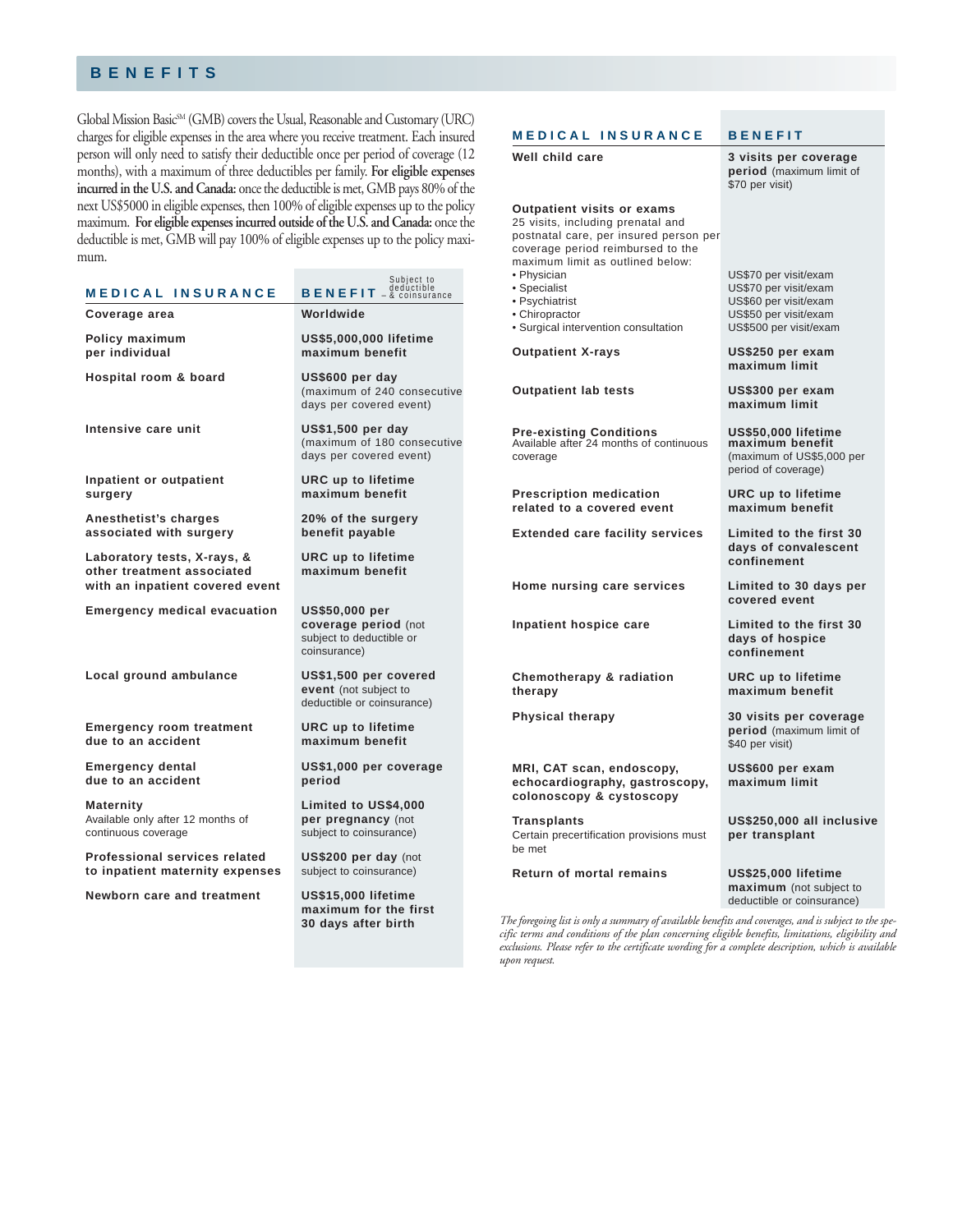# **SUPPLEMENTAL LIFE & DAILY INDEMNITY**

# **GLOBAL TERM LIFE INSURANCE SM INCLUDING AD&D**

While Global Mission Basic is designed to protect individuals and families from the high cost of medical expenses, Global Term Life Insurance provides protection for families following a traumatic loss. Global Term Life Insurance also includes Accidental Death and Dismemberment (AD&D) coverage at no additional cost. AD&D is paid in addition to any amount paid by Global Term Life Insurance and can double the amount of the benefit.

#### **ELIGIBILITY AND COVERAGE**

Those approved for Global Mission Basic and under age 70 are automatically eligible for Global Term Life Insurance at the time of application. Global Term Life Insurance is an optional program purchased in units. The number of units applicants may purchase is based upon their age at time of application and each subsequent renewal. Applicants from age 31 days through 18 years and from 65 through age 69 are eligible for one unit of coverage. Applicants from age 19 through age 64 are eligible for two units of coverage.

#### **GLOBAL TERM LIFE INSURANCE**

| AGE       | PRINCIPAL<br>SUM <sup>*</sup> per unit | AGE   | PRINCIPAL<br>SUM <sup>*</sup> per unit |
|-----------|----------------------------------------|-------|----------------------------------------|
|           | 31days-18 US\$5,000                    | 50-54 | US\$20,000                             |
| $19 - 29$ | US\$75,000                             | 55-59 | US\$15,000                             |
| $30 - 39$ | US\$50,000                             | 60-64 | US\$10,000                             |
| $40 - 44$ | US\$35,000                             | 65-69 | US\$7,500                              |
| $45 - 49$ | US\$25,000                             |       |                                        |

#### **ACCIDENTAL DEATH AND DISMEMBERMENT** (INCLUDED WITH GLOBAL TERM LIFE INSURANCE)

|                                                                             | <b>BENEFIT</b>        |  |
|-----------------------------------------------------------------------------|-----------------------|--|
| Accidental Loss of Life                                                     | Principal Sum*        |  |
| Accidental Loss of Two Members**                                            | Principal Sum*        |  |
| Accidental Loss of One Member**                                             | 50% of Principal Sum* |  |
| *Benefit based on age at time of death ** "Member" means hand, foot or eye. |                       |  |

# **GLOBAL DAILY INDEMNITY SM**

Insuring your life and health reduces the burden of unforeseen financial liabilities due to an illness or accident. Unfortunately, obligations and bills continue even during a hospital stay. The Global Daily Indemnity plan is an excellent way to offset these expenses. Global Daily Indemnity will pay directly to you US\$100 for each required overnight stay in a hospital. The hospital stay must be eligible for coverage under your Global Mission Basic plan, and hospital stays related to pregnancy are not eligible.

**GLOBAL DAILY INDEMNITY PRINCIPAL SUM** Available only between ages 19-69 US\$100 per day with Global Mission Basic

# **EMERGENCY MEDICAL EVACUATION**

During a medical emergency, access to qualified treatment is an immediate concern. For these situations, Global Mission Basic includes Emergency Medical Evacuation coverage up to US\$50,000 per coverage period. This coverage is available when there is not a qualified facility in the immediate area to treat your life threatening illness or injury. Global Mission Basic also covers expenses for repatriation of bodily remains or ashes to the insured's country of citizenship up to a maximum of US\$25,000 for death resulting from a covered injury or illness.

#### **HOW THE EVACUATION PROCESS WORKS**

Emergency Medical Evacuation benefits under the plan provide access to care when you or your family need it most. During the emergency, IMG will coordinate evacuation to a qualified facility equipped to handle your illness or injury. A team of independent pilots and medical professionals transport you and a family member, while arrangements for your arrival are being made with the receiving hospital. Once at the receiving hospital, IMG will continue to monitor your treatment and communicate with physicians and family members.

To be eligible, the evacuation must be recommended by the attending physician in life-threatening situations, and approved in advance and coordinated by IMG. IMG is available 24 hours a day, 7 days a week to arrange emergency medical evacuations.

> IMG has around-the-clock medical staff available to approve, certify and coordinate medical evacuations.

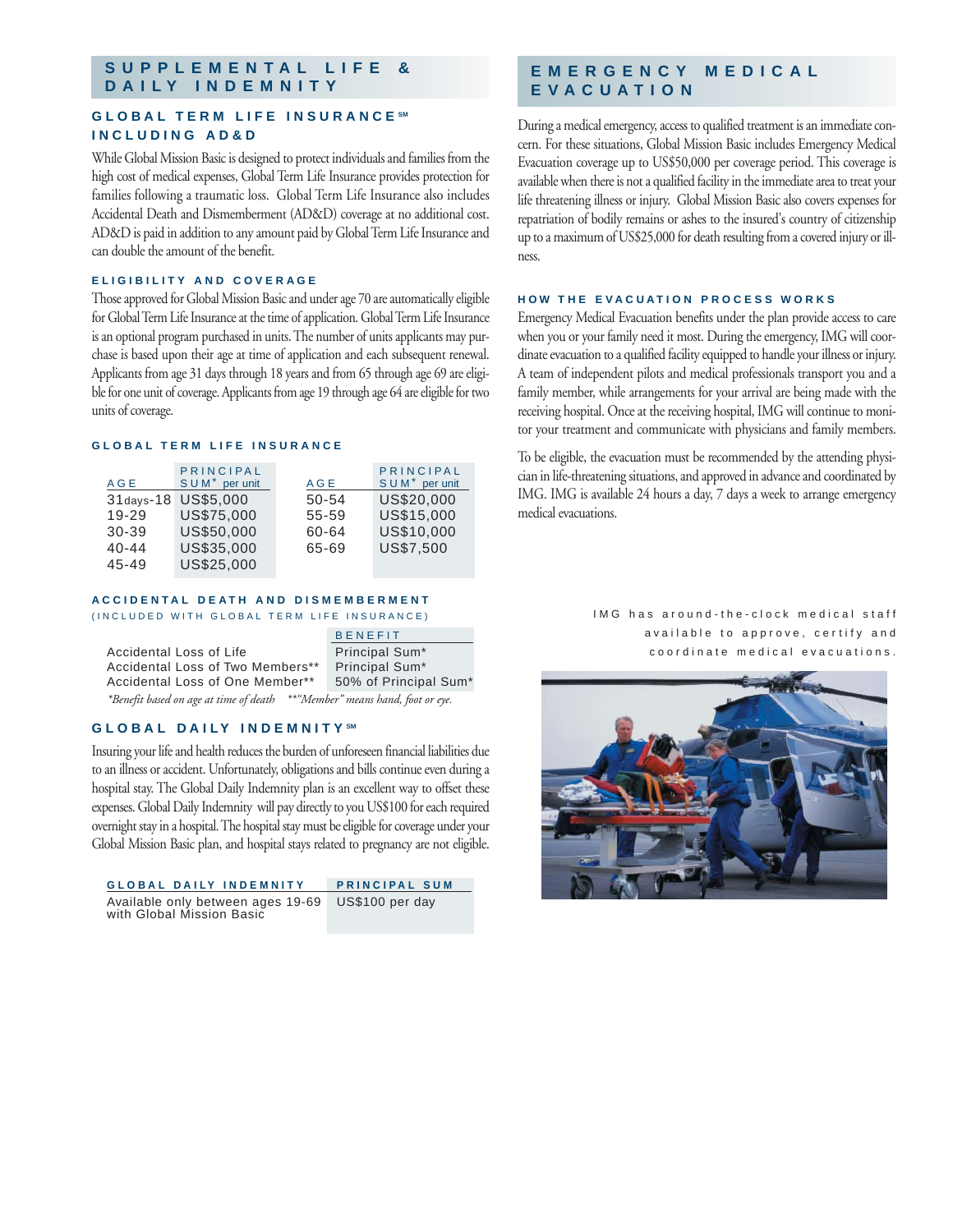# **PRE-EXISTING CONDITIONS**

After coverage has been in effect for 24 continuous months, Global Mission Basic provides a US\$50,000 lifetime benefit for eligible pre-existing conditions that existed at or prior to the effective date, subject to a maximum of US\$5,000 per period of coverage. This benefit is payable whether or not you have received consultation or treatment for the condition(s) during the 24-month period. This is important since few pre-existing conditions remain free from ongoing consultation or treatment, and often do not qualify for coverage in standard plans. Global Mission Basic does not "rider" or charge additional premium for preexisting conditions. If you properly disclose a pre-existing condition at the time of application, and are accepted into the plan, you will be covered for eligible medical expenses after 24 months of continuous coverage, subject to the foregoing limits and the other terms of the plan.\*

The following illnesses which exist, manifest themselves or are treated or have treatment recommended prior to or during the first 180 days of coverage from the initial effective date are considered pre-existing conditions under the plan, and are subject to the waiting period and other limitations of coverage described above: tonsillectomy, disc disease, adenoidectomy, hemorrhoids or hemorrhoidectomy, disorders of the reproductive system, hysterectomy, hernia, gall stones or kidney stones, any condition of the breast, and any condition of the prostate.

### **OTHER EXCLUSIONS & LIMITATIONS\***

- Maternity and newborn-first 12 months
- Inpatient mental and nervous
- Routine physical exams
- Dental treatment unless accident related
- Organized amateur or professional sports
- Treatment not ordered or received by a physician
- Treatment or supplies not medically necessary
- Investigational, experimental or research procedures
- Custodial care
- Weight modification
- Elective cosmetic or plastic surgery
- Treatment of impotency
- Contraceptive medication or treatment
- Drug and alcohol abuse treatment
- Organ transplants not specifically listed
- Devices to correct sight or hearing
- Routine foot care
- Treatment by a relative or family member
- Treatment as a result of war or riot
- Treatment resulting from illegal activities
- Speech therapy
- Persons HIV+ at effective date
- Services and treatment eligible for payment by any government or other insurance

*\*See certificate wording for a definition of pre-existing conditions and a complete list of exclusions and limitations, and for all other specific terms and conditions of the plan. Certificate wording is available upon request.*

# **ELIGIBILITY**

Global Mission Basic is available to individuals and families of all nationalities. U.S. citizens must reside abroad or plan to leave the U.S. on their effective date and plan to reside abroad for at least six of the next 12 months. Non-U.S. citizens may reside anywhere, including their country of citizenship, although certain eligibility restrictions may apply to non-U.S. citizens residing in the United States. Persons between the ages of 14 days and 74 years old may apply for coverage. Persons older than 74 years of age are not eligible. Certain other restrictions may also apply. Please ask your insurance agent or broker for further details.

Families applying for Global Mission Basic will receive free coverage for the first two eligible dependent children between the ages of 14 days to 9 years when both parents are insured under the Global Mission Basic plan. Children under the age of 19 applying individually should use the male 19-24 age bracket when applying for coverage. Each person requesting coverage must complete the information required in the application.

### **RENEWAL OF COVERAGE**

Subject to the terms of the plan, Global Mission Basic is annually renewable and coverage is continuous when renewed. Prior to the end of each period of coverage (12 months) you will receive a renewal form. You must continue to meet the eligibility requirements outlined above in order to renew. There are no additional medical questions at renewal, and rates do not change based on your individual claims activity. Your renewal premium will be the same rate as all persons renewing in your same class. Please select your deductible carefully, as you will be unable to select a lower deductible when you renew your coverage.

If you are a citizen of the U.S. and return to the U.S. for a scheduled furlough or deputation, it is possible to renew this policy. The intent to return directly to overseas service within 12 months must always be maintained. At renewal, you must advise IMG of your scheduled furlough dates and anticipated return overseas. If you have completed or resigned from service, you may continue coverage through the remainder of your policy period, at which time the insurance will terminate on the renewal date.

## **LIFETIME COVERAGE**

Lifetime medical coverage is available if you are enrolled in the Global Mission Basic plan by your 65th birthday and maintain continuous coverage to age 75. Prior to your 75th birthday you will receive a renewal form for continuing coverage on the Global Mission Basic Senior Plan<sup>SM</sup>. There is no additional medical underwriting. You simply need to complete and return the renewal form with your premium.